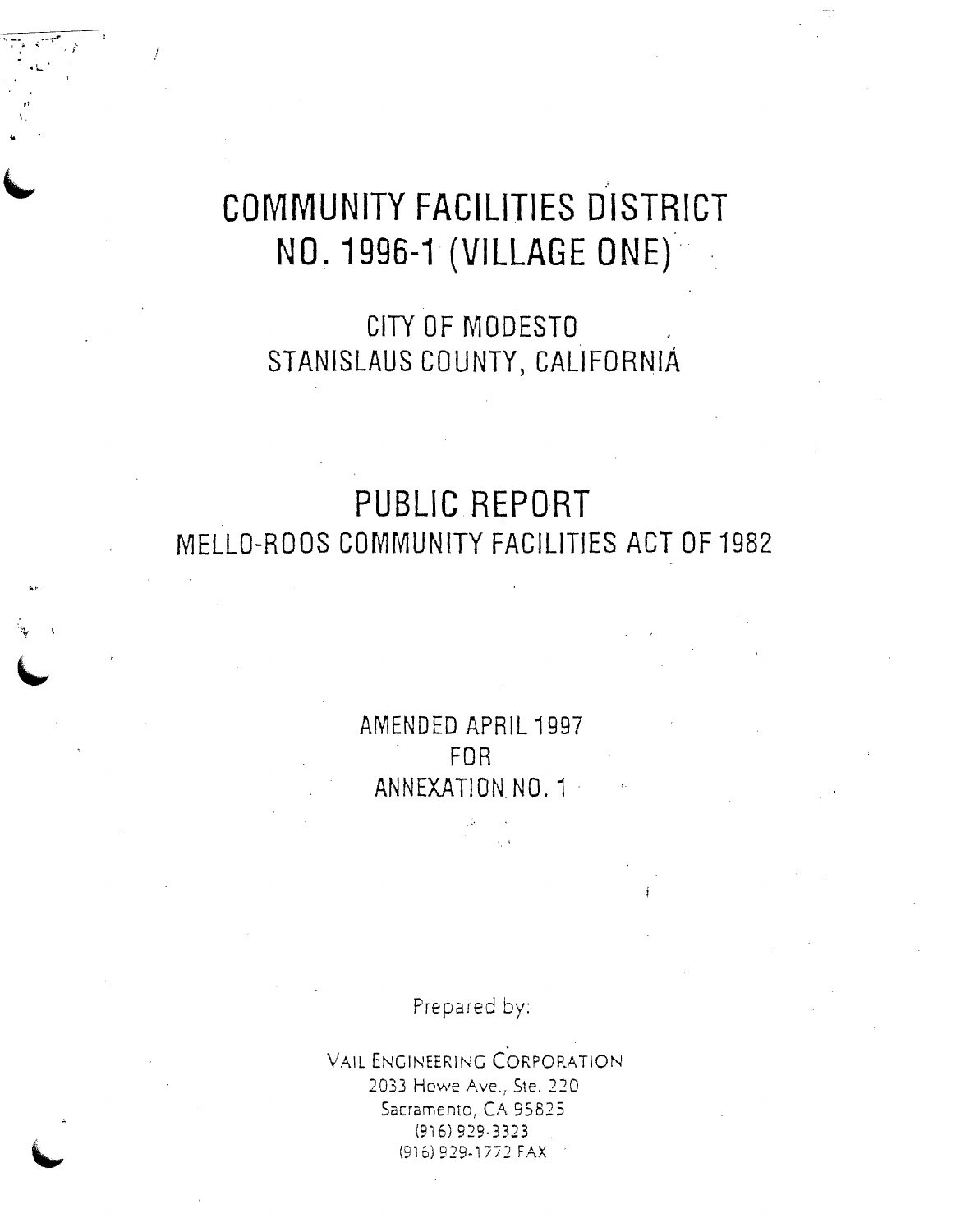# COMMUNITY FACILITIES DISTRICT ND. 1996-1 (VILLAGE ONE)<br>PUBLIC REPORT - MELLO-RODS COMMUNITY FACILITIES ACT OF 1982

6.

## TABLE OF CONTENTS

 $\frac{1}{2}$ 

| I.  | $A_{-}$<br>$B_{\perp}$<br>1.<br>2.<br>$3_{-}$<br>C.<br>PARKS<br>D.<br>F.<br>$F_{\rm L}$<br>OPERATIONS AND MAINTENANCE OF PARKS, TRAILS, AND STREET PARKWAYS  4<br>G.   |  |
|-----|------------------------------------------------------------------------------------------------------------------------------------------------------------------------|--|
| II. | BOUNDARIES OF COMMUNITY FACILITIES DISTRICT ANNEXATION NO. 1  5                                                                                                        |  |
| Ш.  | A.<br>OPERATIONS AND MAINTENANCE COSTS FOR MAINTENANCE SPECIAL TAX  7<br>В.                                                                                            |  |
| IV. | <b>DEFINITIONS</b><br>А.<br>Β.<br>C.<br>2.<br>Đ.<br>1.<br>$E_{\cdot}$<br>F.                                                                                            |  |
| у,  | GENERAL TERMS AND CONDITIONS<br>19<br>designed to the contract of the second contract of the second second second second second second second second<br>2 <sub>1</sub> |  |
| VI. |                                                                                                                                                                        |  |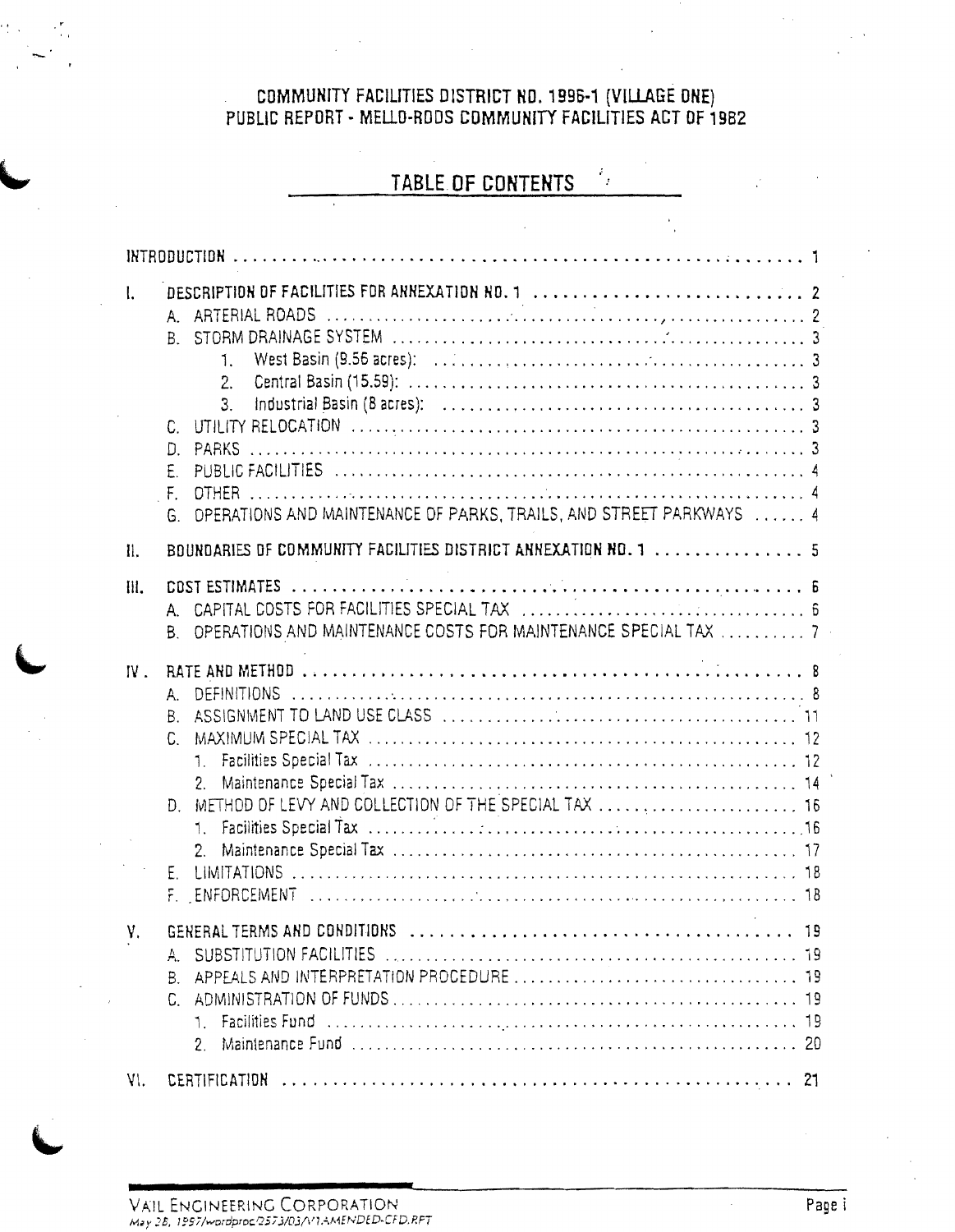#### ·**COMMUN[TY FACILITIES DISTRICT NO. 1996·1 (VILLAGE ONE)**  CITY OF MODESTO, STANISLAUS COUNTY, CALIFORNIA .'

## **PUBLIC REPORT**

#### **MELLO-RODS COMMlfNlrY FACILITIES ACT OF 1982**

## **INTRODUCTION**

WHEREAS, City Council of the City of Modesto did, pursuant to the provisions of the "Mello-Roos" Community Facilities Act of 1982", being Chapter 2.5, Part 1, Division 2, Title 5 of the Govemment Code of the State of California, and specifically Section 53321.5 thereof, expressly order the filing of a written "Report" with the City for a proposed Community Facilities District. This Community Facilities District shall hereinafter be referred to as:

Community Facilities District No. 1996-1 (Village One).

(hereinafter referred to as the "District") and

WHEREAS, the Resolution ordering said "Report" did direct that said "Report" generally contain the following:

- (1 ) A description of the public capital facilities and services proposed for the District;
- (2) A general description of the area to be served by said facilities; said areas being the boundaries of the District;
- (3) A cost estimate, setting forth the costs and expenses for providing the public facilities and services to the properties within the boundaries of the District and the costs of any incidental expenses to be' paid by the District;
- (4) The rate and method of apportionment of the special tax in suffIcient detail to allow each landowner or resident within the proposed District to estimate the annual amount of payment;
- (5) General Terms and conditions relating to the proceedings,

For particulars, references is made to the Resolution of Intention ordering the report, as previously approved and adopted,

NOW, THEREFORE, I, Jerry L. Slinkard, P,E., authorized representative for Vail Engineering Corporation, the appointed responsible officer or person directed to prepare the Report, pursuant to the provisions of the "Mello-Roos Community Facilities Act of 1982", being Chapter 2.5, Part 1, Division 2, Title 5 of the Government Code of the State of California, do hereby submit the following data: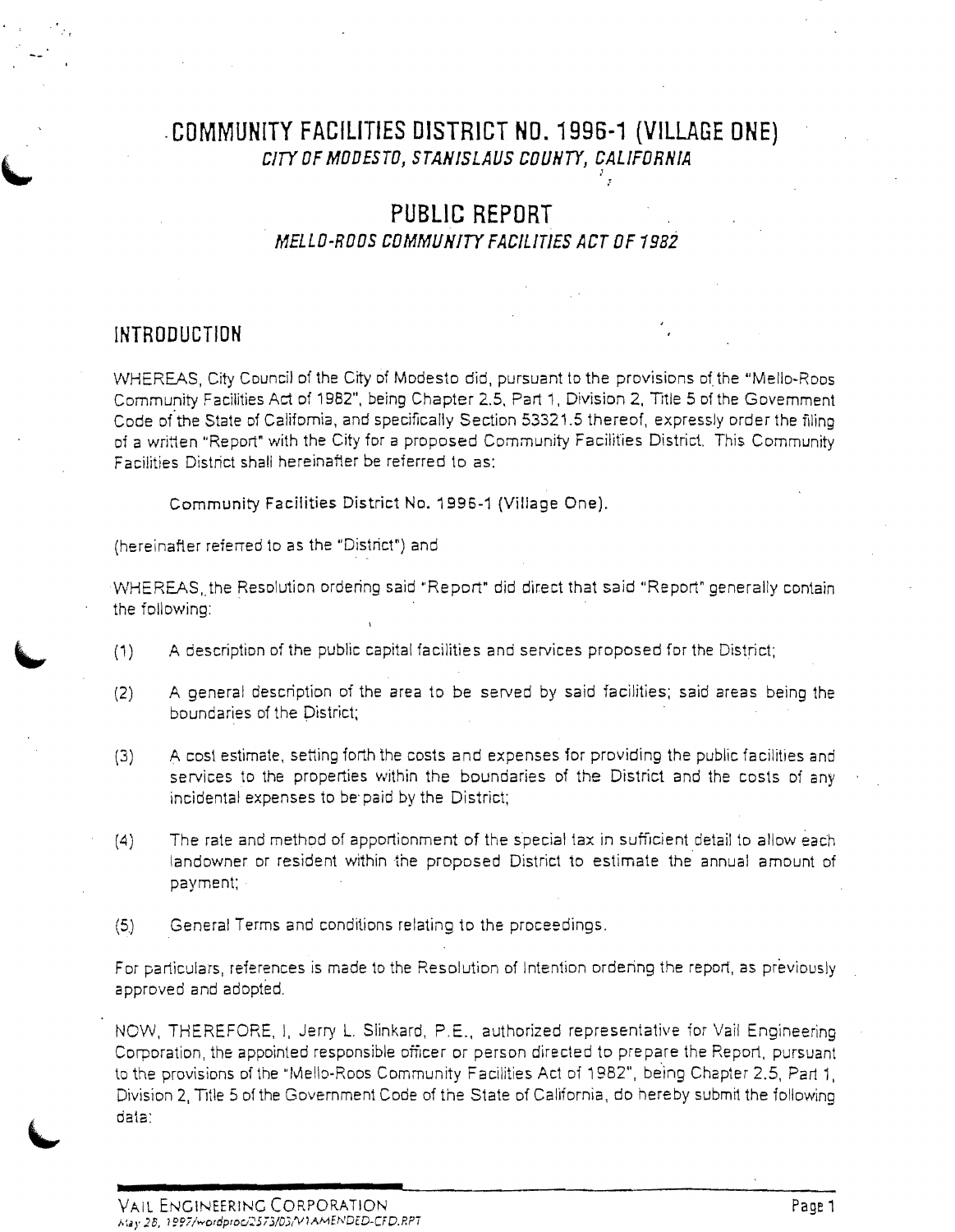## **COMMUNfTY FACIUTIES DISTRICT NO. 1996-1 (VILLAGE ONE)**  CITY OF MODESTO, STANISLAUS COUNTY, CALIFORNIA

## **PUBLIC REPORT MELLO-RODS COMMUNITY FACILITIES ACT OF 1982**

## **I. DESCRIPTION OF FACILITIES**

All facilities described herein are as presented in the Village One Facilities Master Plan adopted June 1996. Said master plan is incorporated herein by reference. The following descriptions summarize the facilities to *be* funded within the CFO 1996-1.

#### **A. ARTERIAL ROADS**

The circulation plan for Village One consists of six major streets (four arterials and wo expressways). For the purpose of this document, all six roadways are referred to as arterial roads. Urban interchanges are not included in the Village One Finance Plan. It is anticipated that subsequent updates to the Capital Facilities Fee Program will include urban interchanges. Refer to the Facilities Master Plan for right-of-way widths along arterial roads. The arterial roads are:

- Claus Road (Expresswav): Briggsmore to AT and SF railroad, widen to sixlane expressway.
- Brioosmore (Expresswav): Oakdale Road to Claus Road, widen to six-lane expressway.
- Sylvan Avenue: Oakdale Road to Roselle Avenue, widen to six lanes; Roselle Avenue to Clause Road, widen to four lanes plus bike lanes.
- Floyd Avenue: Oakdale Road to Claus Road, widen to four lanes plus bike lanes and parking.
- Oakdale Road: Briggsmore to Sylvan, widen to six lanes.
- Roselle Avenue: Briggsmore to Sylvan, widen to four lanes plus bike lanes.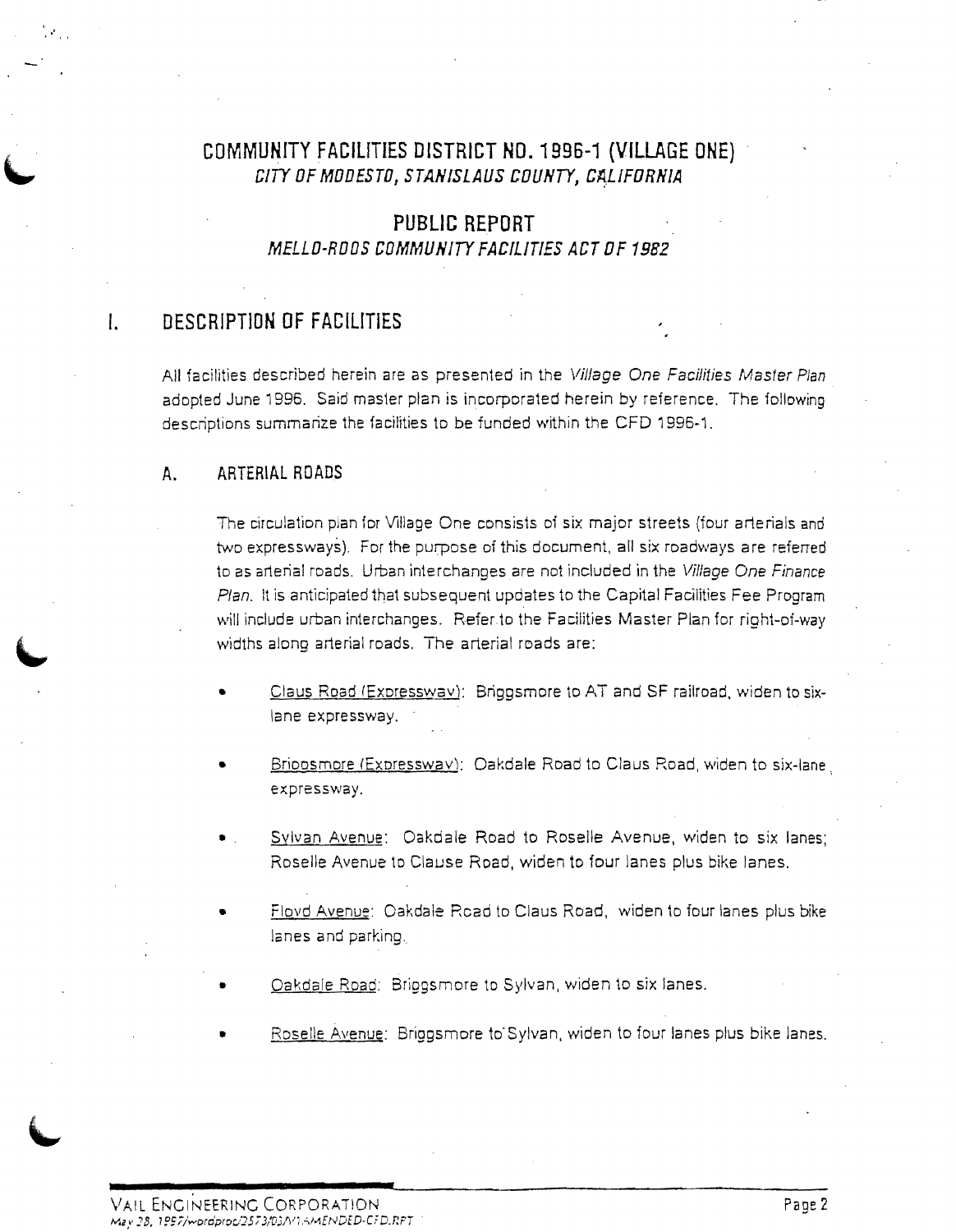i<br>Pa

#### B. STORM DRAINAGE SYSTEM

The storm drainage system for Village One consists of three basins for detention and retention:

- 1. West Basin (9.56 acres): Retention with pump out facilities to Central Basin.
- 2. Central Basin (15.59): Percolation with pump out facilities to Claus Road Storm Drain with ultimate discharge to Dry Creek.
- 3. Industrial Basin (8 acres): Percolation with pump out facilities to Claus Road Storm Drain with ultimate discharge to Dry Creek.

The facilities to be funded in CFD 1996-1 include: basins, land for basins, trunk gravity, drainage pipes in sizes ranging from 24 inches in diameter to 72 inches in diameter, and force mains. A detailed description and location of facilities is contained in 'Village One Facilities Master Plan" adopted June 1996 and incorporated herein by reference.

#### C. UTILITY RELOCATION

The cost of a PG&E high pressure gas main within Claus Road between Briggsmore Avenue and Sylvan Avenue is identified for relocation.

#### D. PARKS

Three neighborhood parks and one community park will be developed within CFD i 996-1. The development of the parks will include the acquisition of land, park improvements, and street frontage improvements for:

| Community Park            | 39 acres |
|---------------------------|----------|
| Roselle Neighborhood Park | 7 acres  |
| Claus Neighborhood Park   | 7 acres  |
| Merle Neighborhood Park   | 8 acres  |

In addition, 21.3 acres oi buffer land'for the community park is to be acquired, a bike trail is to be developed along M.I.D, Lateral No.3, and a trail is 10 be developed along Claus Road.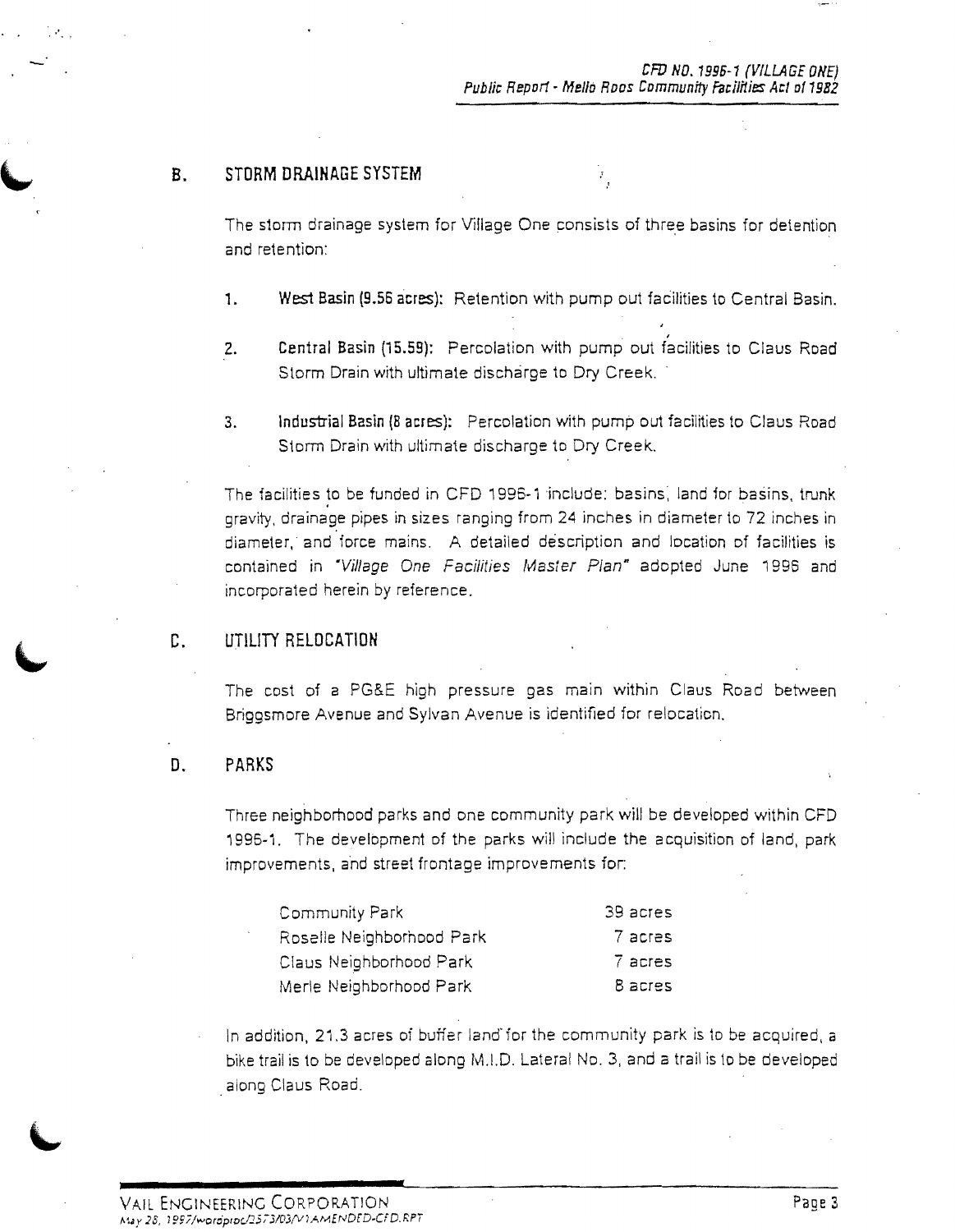#### E. PUBLIC FACILITIES

.. An area office for police is proposed within Village One. Funds are provided within CFD 1996-1 for tenant improvements necessary to set up an area office.

#### F. OTHER

, .'

Other costs associated with Village One include reimbw:sement to the City of Modesto for engineering of the Facilities Master Plan and planning related to the Village One Specific Plan, future annual administration costs for the CFD, and community signage for Village One.

#### G. OPERATIONS AND MAINTENANCE OF PARKS, TRAILS, AND STREET PARKWAYS"

The City will maintain the community park, Roselle Park, Claus Park, Merle Park, and arterial road parkways landscaping in a "good standard of maintenance" as defined by the Parks Department. M.I.D. Trail and Claus Trail will be maintained as , Class I trails.

·Street parkways includes median and roadside landscape and hardscape.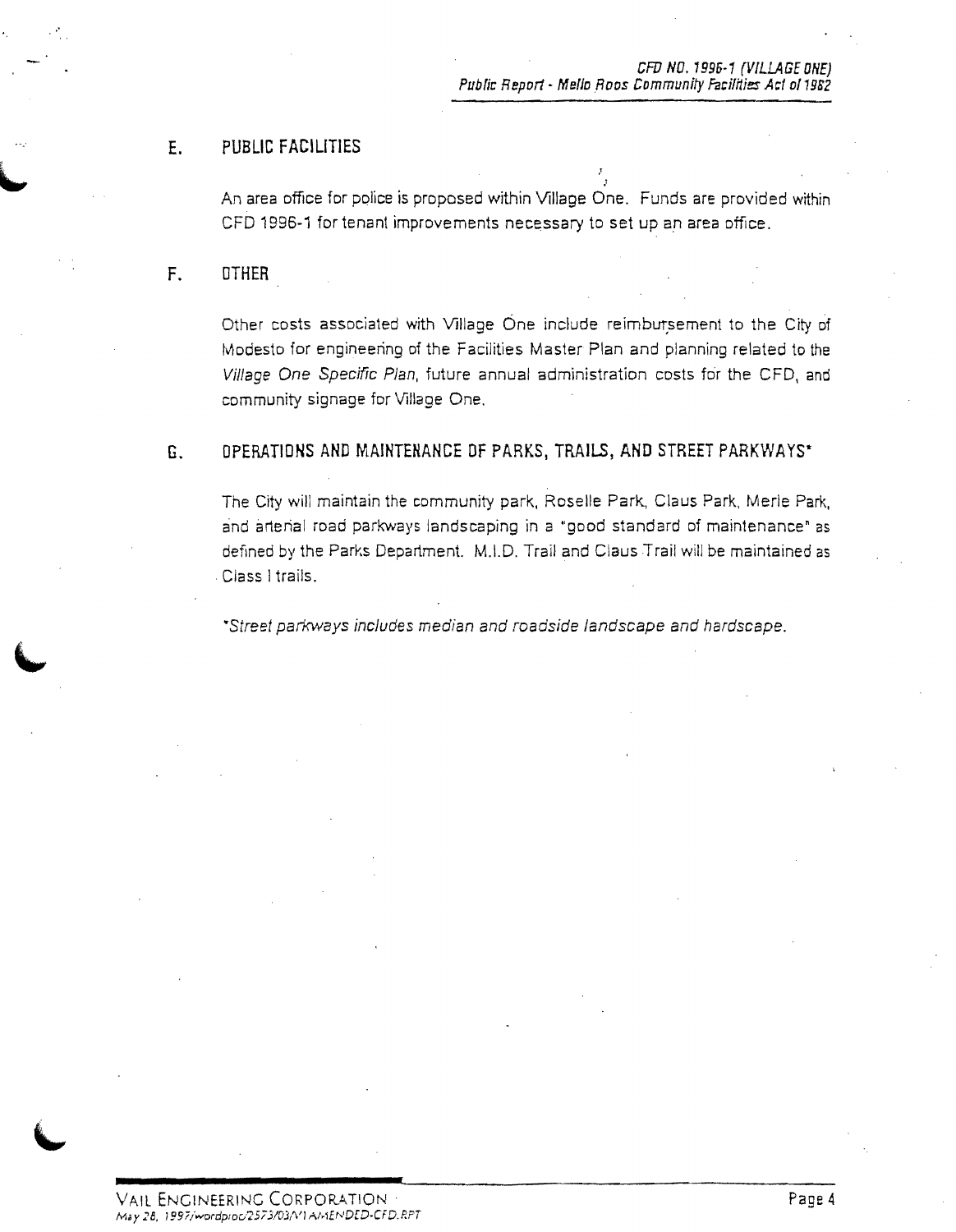#### " . ~ . . . **II. BOUNDARIES OF COMMUNITY FACILITIES DISTRICT ANNEXATION NO. 1**

The maps located at the end of the report includes land within Village One that will be annexed to and contained within Community Facilities District 1996-1 (Village One) Annexation No.1.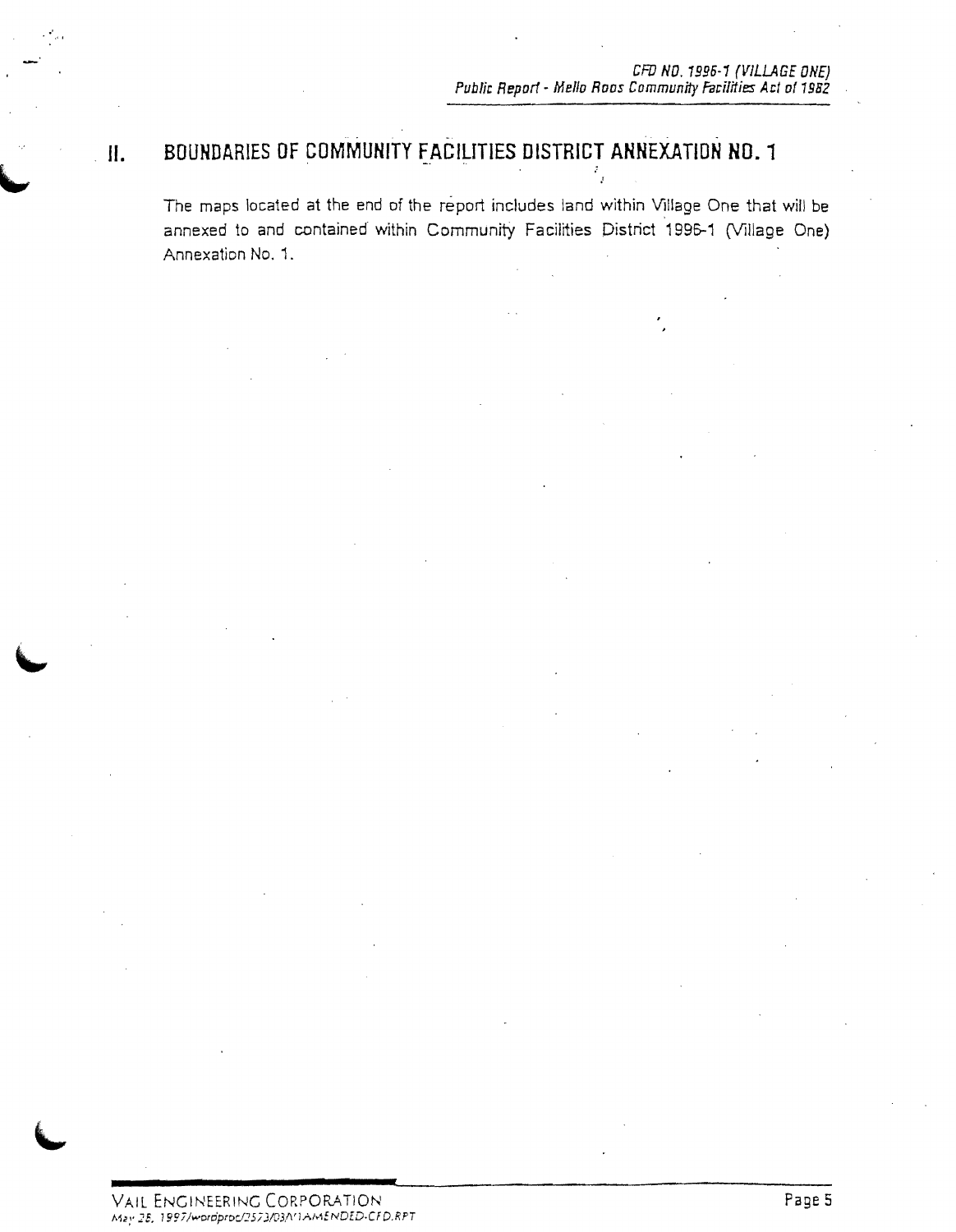### **III.** COST ESTIMATES

 $\sim$  ,  $\epsilon_{\rm{c}}$  ,

#### A. CAPITAL COSTS FOR FACILITIES SPECIAL TAX

The capital costs for CFD 1996-1 (Village One) Annexation No.1 amended April, 1997, as estimated in the Village One Facilities Master Plan adopted June 1996, and as shown on page 28 of the Village One Finance Plan, is \$48,457,856. This fioure is based upon 1996 costs as setforth in the adopted Facilities Master Plan for Village One. These costs are subject to an annual inflation adjustment based upon the Engineering News Record Cost Index for the San Francisco region. A breakdown of these costs are as follows:

| <b>Arterial Roads</b>    |           | \$20,509,278 |
|--------------------------|-----------|--------------|
| Storm Drainage           |           | \$13,240,470 |
| Utility Relocation       | ٠         | \$1,120,458  |
| Parks                    |           | \$10,863,967 |
| <b>Public Facilities</b> |           | \$25,000     |
| Other                    |           | \$2,698.683  |
|                          |           |              |
|                          | Subtotal: | \$48,457,856 |
|                          |           |              |

Annual CFD Administration (1%)  $$484,579$ 

In addition to the capital costs, an annual cost to administer the CFD is estimated at 1% of the capitol costs, or S484,579 over the life of the district.

Total district with administration is:

\$48,942,435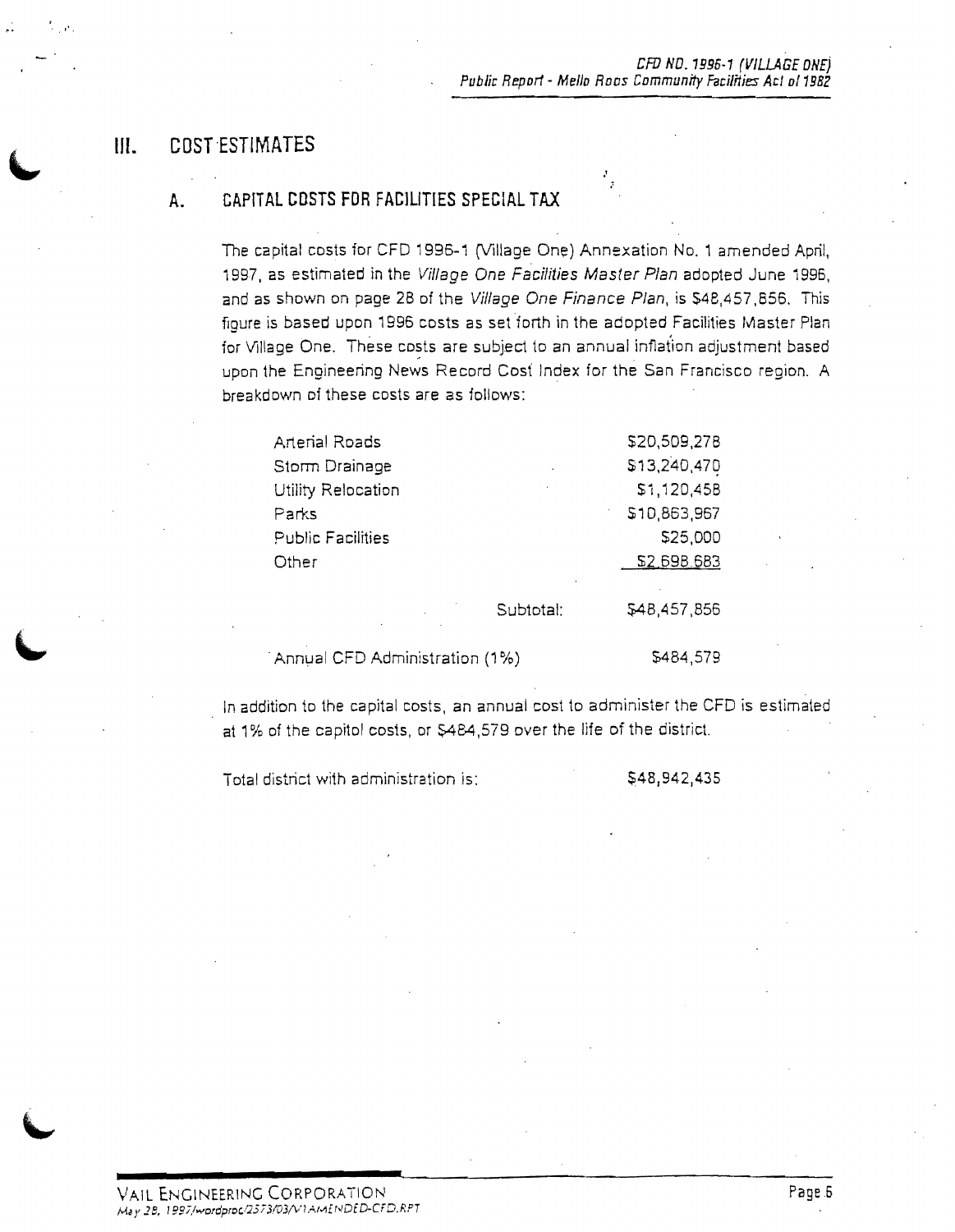#### B. OPERATIONS AND MAINTENANCE COSTS FOR MAINTENANCE SPECIAL TAX

.'

Estimated annual cost to the CFD at full buildout of Village One in 1996 dollars to provide operations and maintenance (O&M) of parks, street/parkway, and pathways (including landscaping) is SB50,DDD. A breakdown of these annual O&M costs are:

• Annual maintenance cost a1 buildout in 1996 dollars:

| Community Park and three (3) neighborhood parks  \$149,073<br>Street/Parkways: 1,500,000 sq. ft. x \$0.417 / sq. ft. S625,500 |                                                                                                           |  |                                                                                         |                              |
|-------------------------------------------------------------------------------------------------------------------------------|-----------------------------------------------------------------------------------------------------------|--|-----------------------------------------------------------------------------------------|------------------------------|
|                                                                                                                               |                                                                                                           |  |                                                                                         |                              |
| Class II:<br>Class III:                                                                                                       | Class l: $17,889/5,280 \times $4,020 =$<br>$B2,3B8/5,2B0 \times $1,500 =$<br>$84,480/5,280 \times $500 =$ |  | \$13,560<br>\$23,405<br>SB.000                                                          |                              |
|                                                                                                                               |                                                                                                           |  | \$44,965<br>Weed and Litter Abatement (etc.), and account of the contract of the S4,251 | Total Annual Cost: \$850,000 |

Total annual costs al "good" standard for all neighbomood and community parks in 1996 dollars is S708,676. The amount attributed to the Village One CFD is 5149,073.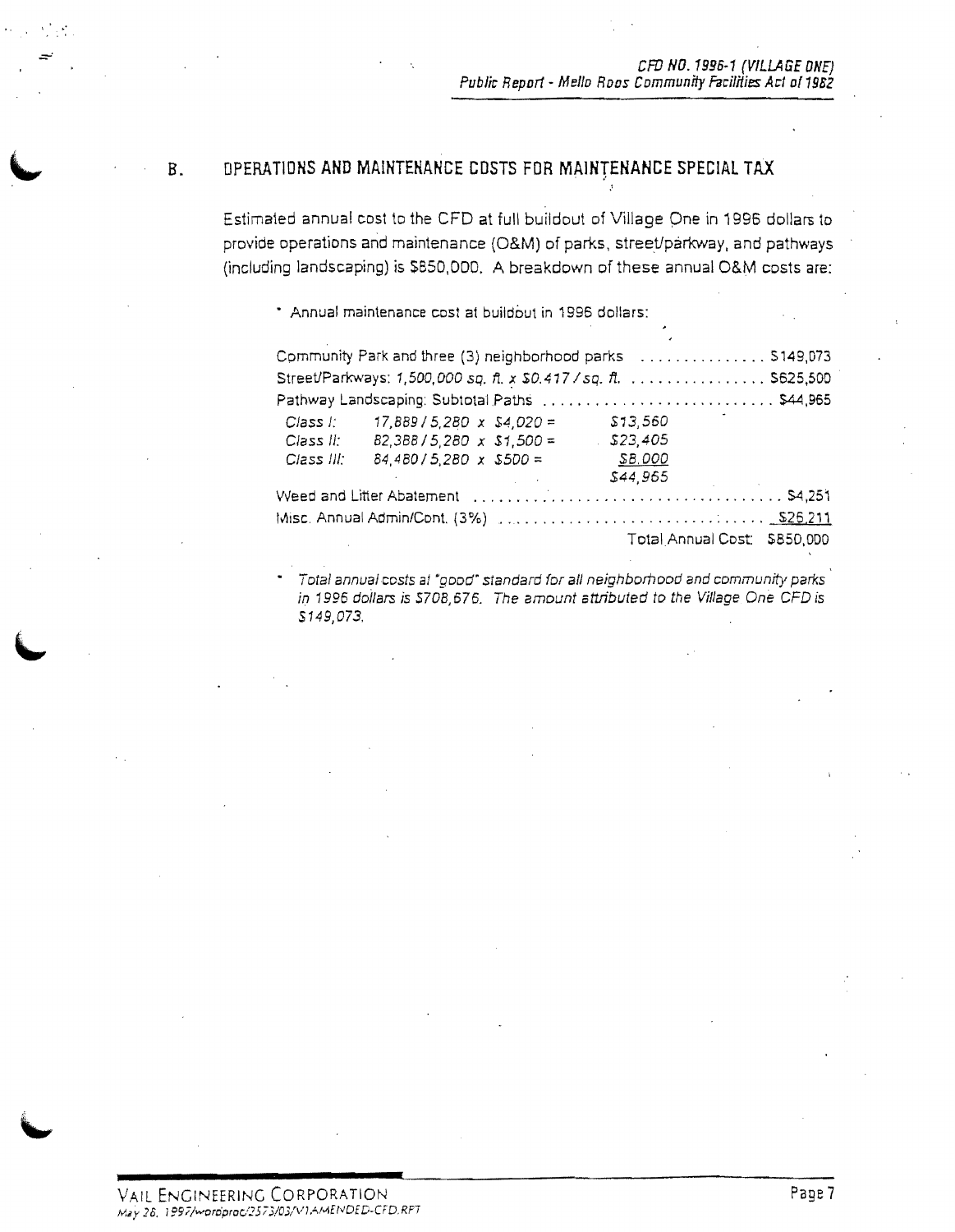#### **IV . RATE AND METHOD** (By David Taussig and Associates)

.' A special tax applicable to each Assessor's Parcel in Community Facilities District No. 1996-1 (herein ·CFD No. 1996-1") shall be levied and collected according to the tax liabilitx determined by the City Council of the City of Modesto, through the application of the appropriate amount or rate for Taxable Property, as described below. All of the property inCFD No. 1996-1, unless exempted by law or by the proVisions of Section E below, shall be taxed for the purposes, to the extent, and in the manner herein provided, including property subsequently annexed to CFD No. 1996-1 unless a separate Rate and Method of Apportionment of Special Tax is adopted for the annexation area.

#### **A. DEFINITIONS**

 $=$ 

The terms hereinafter set forth have the following meanings:

"Acre or Acreage" means the land area of an Assessor's Parcel as shown on an Assessor's Parcel Map, or if the land area is not shown on an Assessor's Parcel Map, the land area shown on the applicable Final Subdivision Map, parcel map, or other recorded County parcel map.

"Annual Maintenance Special Tax" means a Special Tax levied in any Fiscal Year to pay for the operations and mainienance of perks, street landscaping pathways, weed and litter abatement, and miscellaneous annual administrative and contractual .' costs.

"Assessor's Parcel" means a lot or parcel shown in an Assessor's Parcel Map with an assigned Assessor's Parcel number.

"Assessor's Parcel Map" means an official map of the County Assessor of the County of Stanislaus designating parcels by Assessor's Parcel Number.

"City" means the City of Modesto.

"City Manager" means the City Manager of the City of Modesto,

"Commercial Property" means all Parcels of Developed Property for which a building permit has been issued for a commercial establishment which sells general merchandise, hard goods, personal and professional services, and other items directly to consumers, including but not limited to travel agencies, hardware stores, food stores, automotive dealers, service stations, home furnishing stores,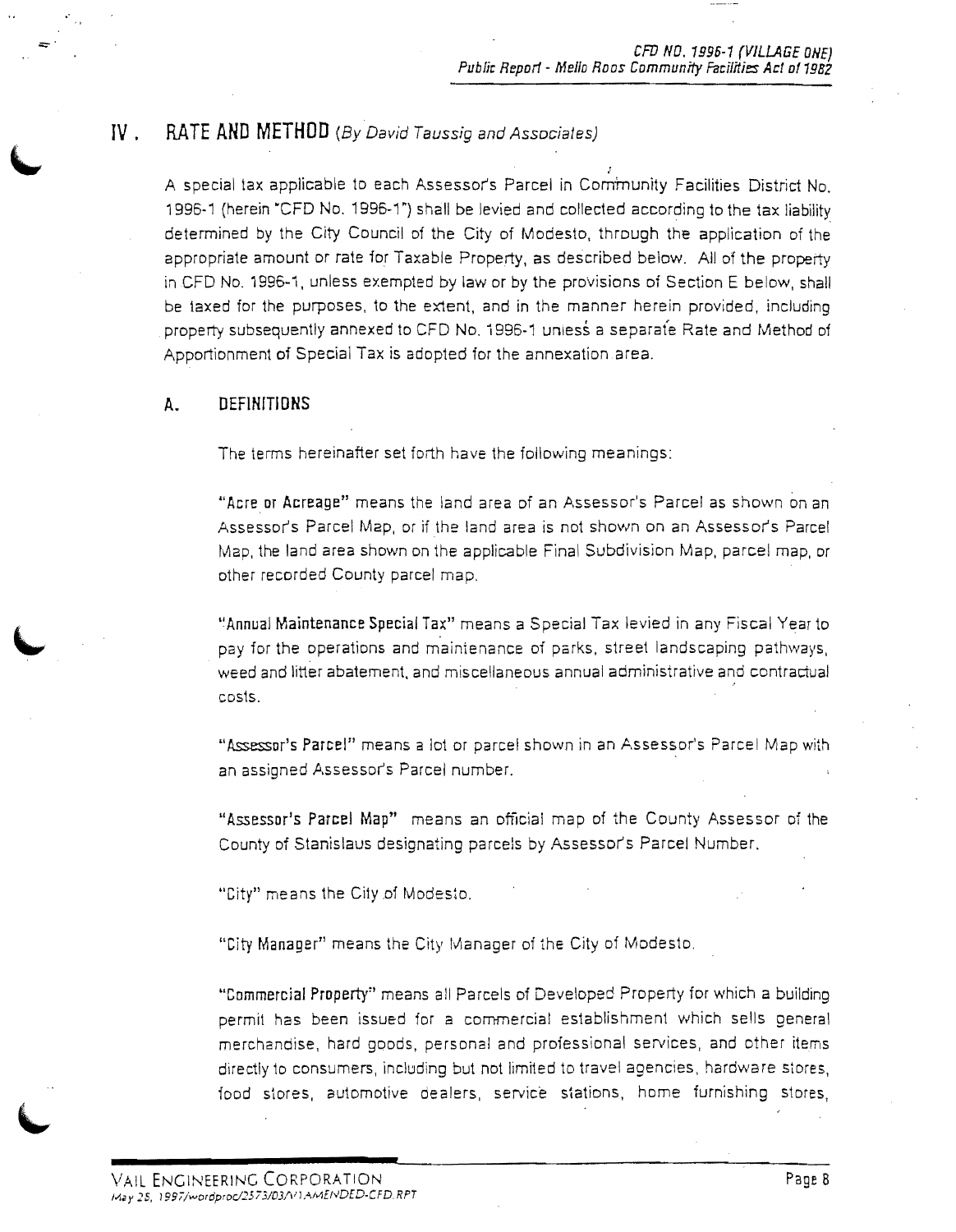restaurants, banks, repair shops, movie theaters, day care centers, and art galleries. In addition, all professional office space, including company headquarters, medical office buildings, and other such buildings, will be defined as Commercial Property.

"Goum:il" means the City Council of the City of Modesto, acting as the legislative body of CFD No. 1996-1.

"Developed Property" means, in any Fiscal Year, all Taxable Property for which a building permit for new construction was issued prior to March 1 of the prece'ding Fiscal Year or for which a Final Subdivision Map was recorded prior to March 1 of the preceding Fiscal Year creating individual lots for which a building permit may be . issued without further subdivision.

"Facilities Special Tax" means a Special Tax levied in any Fiscal Year to pay for public facilities authorized to be funded by CFD No. 1996-1, including appurtenant expenses such as planning, design, engineering, inspection and financing costs.

"Final Subdivision Map" means a final subdivision map, Dr portion thereof, approved by the City pursuant to the Subdivision Map Act (Califomia Government Code Section 66410 et seq.) that creates individual lots for which building permits may be issued. The term "Final Subdivision Map" shall not include any Assessor's Parcel Map or subdivision map or portion thereof, that does not create individual lots for which a building permit may be issued, including Assessor's Parcels that are designated as a remainder parcel.

"Fiscal Year" means the period starting July 1 and ending on the following June 30.

"Gross Acreage" means, for Developed Property, the total acreage within the Final Subdivision Map or Parcel map less arterial road right-of-ways (as defined and identified in the Village One Specific Plan #8, the Village One Financing Plan and CFD Public Report) and property that is identified in the Final Subdivision Map for use as a park site, school site, or storm drainage basin. For Undeveloped Property, Gross Acreage means the acreage identified on the Assessor's Map.

"Industrial Property" means all Parcels of Developed Property for which a building permit has been issued for a non-residential structure that is not Commercial Property.

"Land Use Class" means any of the five classes listed in Table 1 and Table 2 below.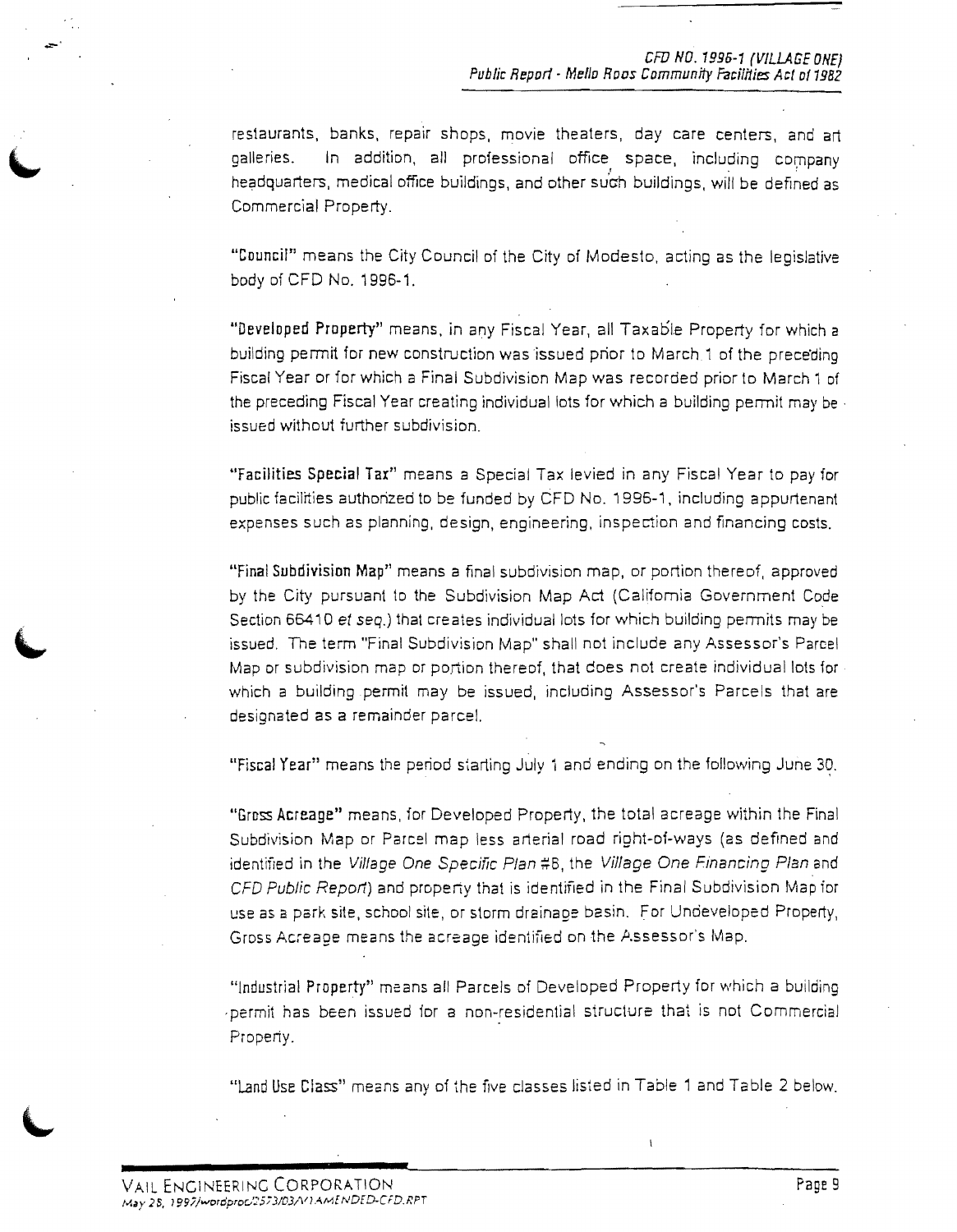"Maintenance Special Tax Requirement" means the amount necessary in any Fiscal Year (I) to pay for authorized maintenance expenses, (ii) to pay administrative expenses of CFD No. i 995-'1. and (iii) to cure any delinquencies in the payment of Annual Maintenance Special Taxes levied in prior Fiscal Years Dr (based on delinquencies in the payment of Special Taxes which have already taken place) are expecled to occur in the Fiscal Year in which the tax will be collected.

"Maximum Special Tax" means the maximum Special Tax. detennined in accordance with Section C below. that can be levied by the City in any 'Fiscal Year on Taxable Property.

"Multi-Family Residential" means any residential structure consisting of two or more residential units that share common walls including. but not limited to. townhomes, condominiums. duplexes. triplexes, fourplexes, apartment units, including senior housing that fits within the aforementioned description.

"Other Property" means any Parcel of Developed Property for which a building permit has been issued for a use other than Very Low Density Residential, Village Residential. Multi-Family Residential. Commercial or Industrial Property.

, "Other Undeveloped Propertt' means all Taxable Property that is not classifieci as Developed Property. Undeveloped Commercial Property, Undeveloped Industrial Property or Undeveloped Residential Property.

"Public Agency" means the federal government. State of California or other local governments or public agencies.

"Subdivided Property" means all Parcels which. after recordation of a Final Subdivision Map, are in their final configuration and for which building permits may be issued. Subdivided Property shall not include any Assessor's Parcels that are not individual lots for which a building permit may be issued, including Assessor's Parcels thai are designated as a remainder parcel.

"Undeveloped Commercial Property" means any Parcel that is not Developed Property thai is anticipated to be developed as Commercial Property, as determined first by reference 10 the Village One Specific Plan and, second, by reference 10 the Parcel's zoning designation.

"Undeveloped Industrial Property" means any Parcel that is not Developed Property that is anticipated 10 be developed as Industrial Property, as determined firsl by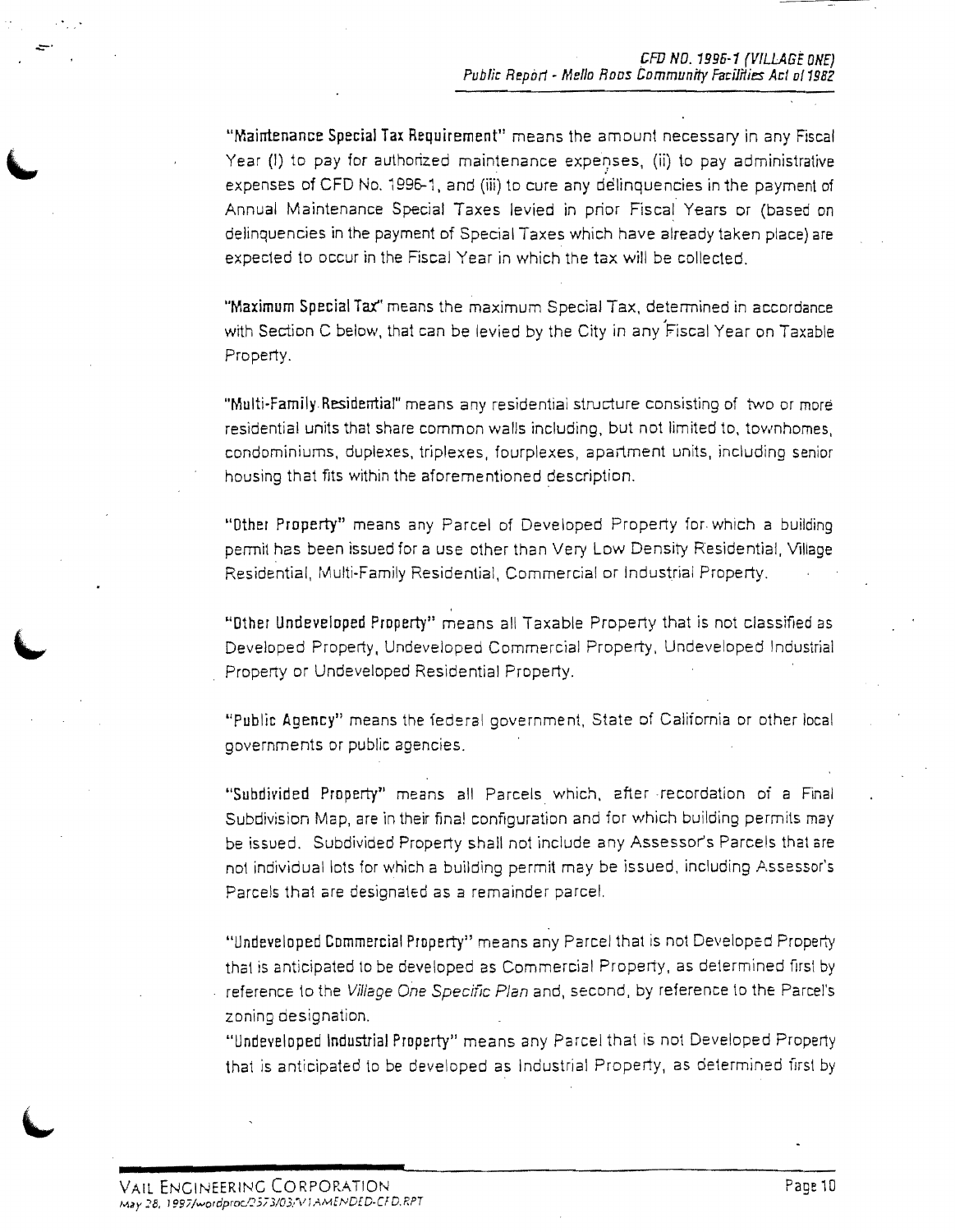,

reference to the Village One Specific Plan and, second, by reference to the Parcel's zoning designation.

"Undeveloped Residential Property" means any Parcel that is not Developed Property that is anticipated to be further subdivided and developed as Very Low Density Residential, Village Residential or Multi-Family Residential Property, as determined first by reference to the Village One Specific Plan and, second, by reference to the Parcet's zoning designation.

"Very Low Density Residential" means a residential structure consisting of only one residential unit on a Parcel with a maximum density of two pr less dwelling units per gross acre.

"Village One Facilities Master Plan" means the facilities master plan for development Village One adopted in June 1996, and as may be amended in the future.

"Village One Specific Plan" means the Specific Plan for development in Village One of the City of Modesto, as adopted by the City Council and as amended in future years.

"Village Residential" means a residential structure consisting of Dnly one residential unit on a Parcel with a maximum density greater than two dwelling units per gross acre.

#### B. ASSIGNMENT TO LAND USE CLASS

After issuance of a building permit and prior to final building permit inspection or issuance of a certificate of occupancy for a Parcel in CFD No. 1996-1, the Parcel shall be assigned to the appropriate Land Use Class based upon the land use and density proposed for the Parcel. For Multi-Family Residential Property, the number of residential units shall be determined by referencing the condominium plan, apartment plan, site plan or other development plan. If the Parcel is designated as Other Property, the City or its designee shall identify the appropriate Land Use Class for purposes of calculating the Maximum Special Tax by determining the land use that was anticipated for the Parcel based on reference to the current Village One Specific Plan. De1ermination of the appropriate Land Use Class shall be at the sole discretion of the City.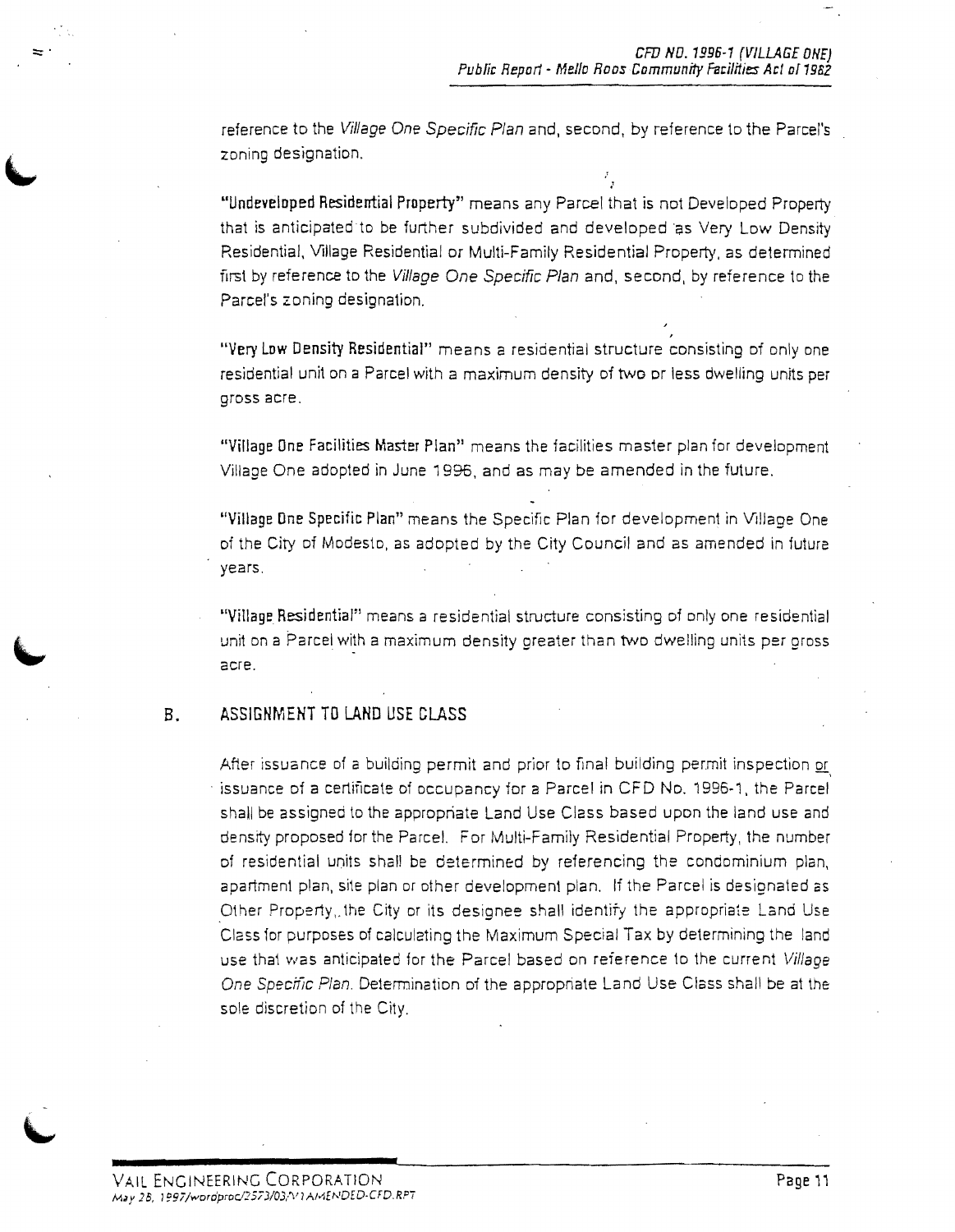#### G. MAXIMUM SPECIAL TAX

#### 1. Facilities Special Tax

a) Very Low Density Residential Property and Villaoe Residential Property

> Prior to recordation of each Final Map for property in CFD No. 1996 1, the City or its designee shall determine the Gross Acreage included within the Final Map and, for Very Low Density Residential Property and Village Residential Property, shall apply the following steps to determine the actual Maximum Special Tax that will apply to each unit within the Final Map:

 $\frac{\pi}{3}$ 

Step 1: **Determine if there is a portion of the Final** Subdivision Map acreage that is not Subdivided Property, as defined in Section A above. Calculate the Gross Acreage associated with such unsubdivided Parcels by identifying the acreage of the Parcel and (I) adding all or a portion of the acreage of any non-arterial right-of-way that fronts the Parcel determined by drawing lines at right angles to the right-of-way to either. 1) the centerline, ji acreage within the final map fronts on both sides of the non-arterial road or, 2) the opposite right-ot-way line if there is no fronting acreage within the final map or on the opposite side of the non-arterial road, and (ii) subtracting of the acreage of any arterial right-ol.' way included in the final map.

*Step* 2: Identify the Land Use Class that applies to al! Parcels of Subdivided Property within the Final Subdivision Map.

*Step 3:*  Determine the Gross Acreage of all Subdivided Property included within the Final Subdivision Map. If more than one Land Use Class is represented within the Final Subdivision Map, distribute the Gross Acreage of all Subdivided Property to each Land Use Class.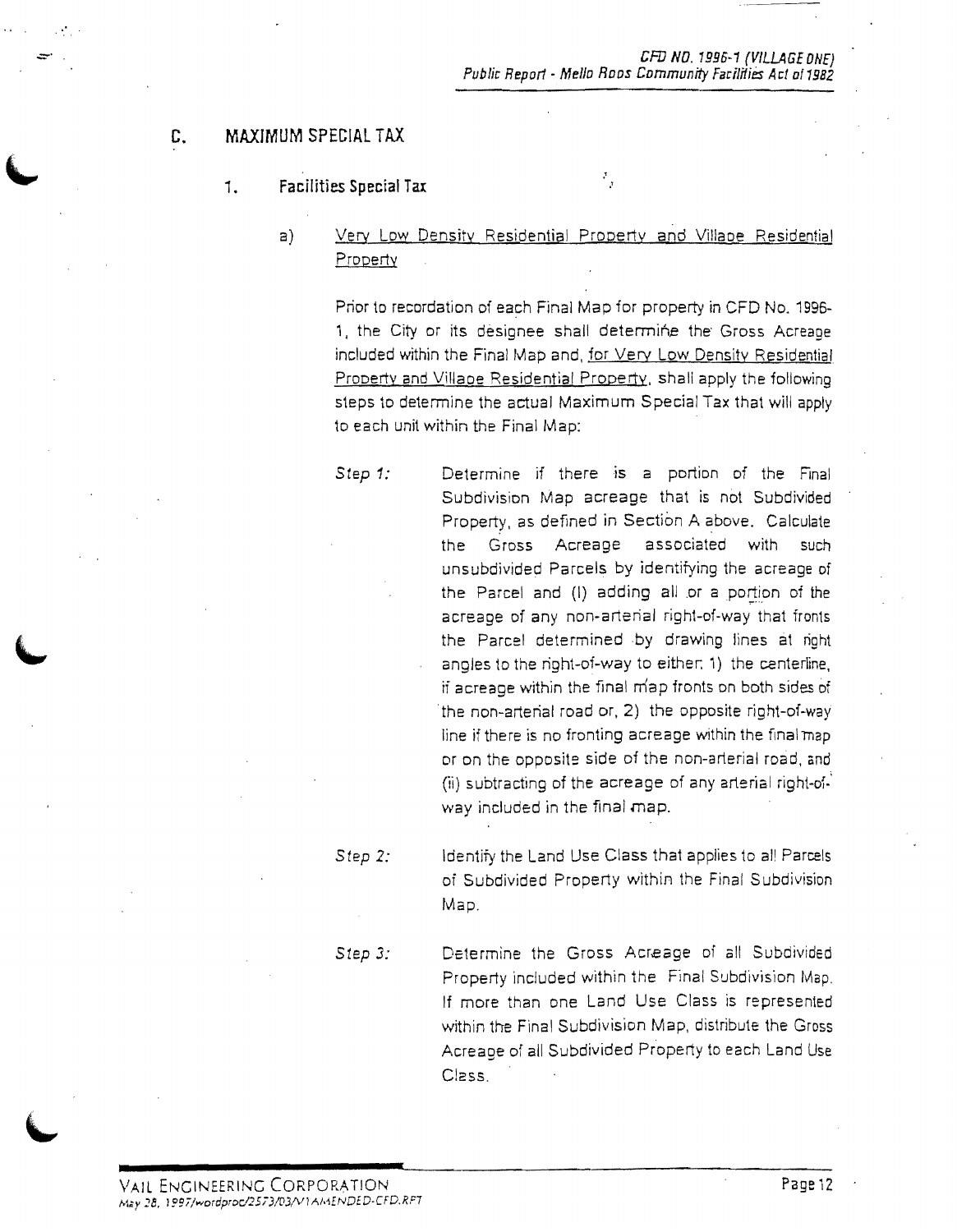CFD NO. 1995-1 (VILLAGE ONE) Public Report- Mello RODS Community Facilities Act of 1982

- *Step 4:*  Multiply the Gross Acreage for each Land USE Class determined in Step 3 by the Facilities Special Tax identified for each La~d Use Class in Table 1 below.
- *Step* 5: Separately for each Land Use Class identified in the Final Subdivision Map, divide the product determined in Step 4 by the number of residential units within that Land Use Class as reflected in the Final Subdivision Map.
- *Step* 6: Multiply the quotient(s) determined in Step 5 by 1.01 to calculate the Facilities Special Tax per residential unit that shall be collected prior to final building permit inspection or issuance of a certificate of occupancy, whichever occurs first.
- b) Multi-Family Residential Property. Commercial Property, and Industrial ProDeriv

The Maximum Facilities Special Tax for Multi-Family Residential, Commercial and Industrial Property shall be deiermined as follows:

**Step 1:** Determine the Gross Acreage of the Multi-Family Residential, Commercial, or Industrial Property within the Final Subdivision Map. Such determination shall include netting out any property within the Final Subdivision Map that is not Subdivided Property, as set forth in Step 1 of Section C.1.a. above.

**Step 2:** Multiply the Gross Acreage determined in Step 1 by the Maximum Facilities Special Tax applicable to each Land Use Class as shown in Table 1 below.

*Step 3:*  Multiply the product determined in Step 2 above by 1.01 to calculate the total Facilities Special Tax that shall be collected from Multi-Family Residential, Commercial or Industrial Property prior to final building-permit inspection or issuance of a ceriificale of occupancy, whichever occurs first.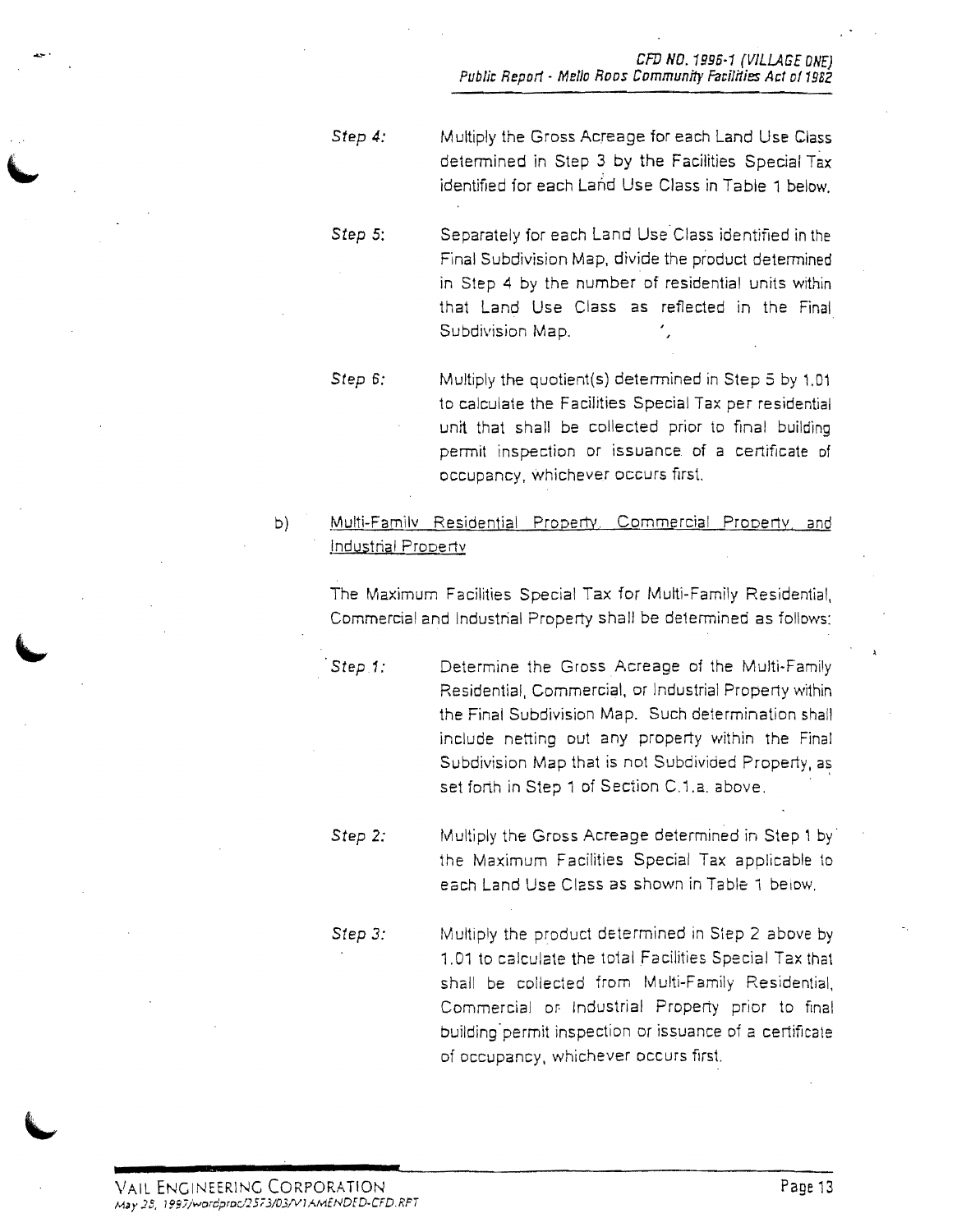P.04

CFD NO. 1996-1 (VILLAGE ONE) !ublic Report· *Mello* Roos Communtty militias Acl of 1982

#### Table 1 Per·Acre Special Tax to be Used in Calculation of Maximum Facilities Special Tax For Annexation Area No. 1 (Fiscal Year 1996-97)

| Land<br>Use Class | Description                  | Per-Acre<br>Special Tax |
|-------------------|------------------------------|-------------------------|
|                   | Very Low Density Residential | \$19,715 per Gross Acre |
|                   | Village Residential          | \$29,479 per Gross Acre |
|                   | Multi-Family Residential.    | \$76,394 per Gross Acre |
| 4                 | Commercial Commercial        | \$86,610 per Gross Acre |
|                   | Industrial                   | 540,564 per Gross Acre  |

Beginning in January '997, the' Facilities Special Tax' shall be adjusted annually by applying the greater of (I) the construction cost index for the San Francisco region for the prior twelve (12) month period as published in the Engineering News Record or other comparable source if the Enoineering News Record is discontinued or otherwise not available, or (ii) four percent (4.0%). Each annual adjustment of the Facilities Special Tax shall become effective on the subsequent July 1, and shall apply to all Parcels which have not paid the Faciiities Special Tax prior to July 1.

The Facilities Special Tax represents a lien on each Parcel which is anticipated to be released upon payment of the Facilities Special Tax, which is expected to occur no later than final building permit inspection or issuance of a certificate of occupancy, whichever occurs first.

#### 2. Maintenance Special Tax

All Taxable Property within this CFD Annexation No. 1 shall be subject to a Maintenance Special Tax that shall be levied each Fiscal Year to meet the Maintenance Special Tax Requirement. The Annual Maintenance Special Tax shall be reflected as an annual lien on each Parcel in CFD No. 1996-1 and is anticipated to stay with the property and be paid each year by the current homeowner or property owner.

!S::t';;..~~~~~':'~5!;;...l..~~ **\_**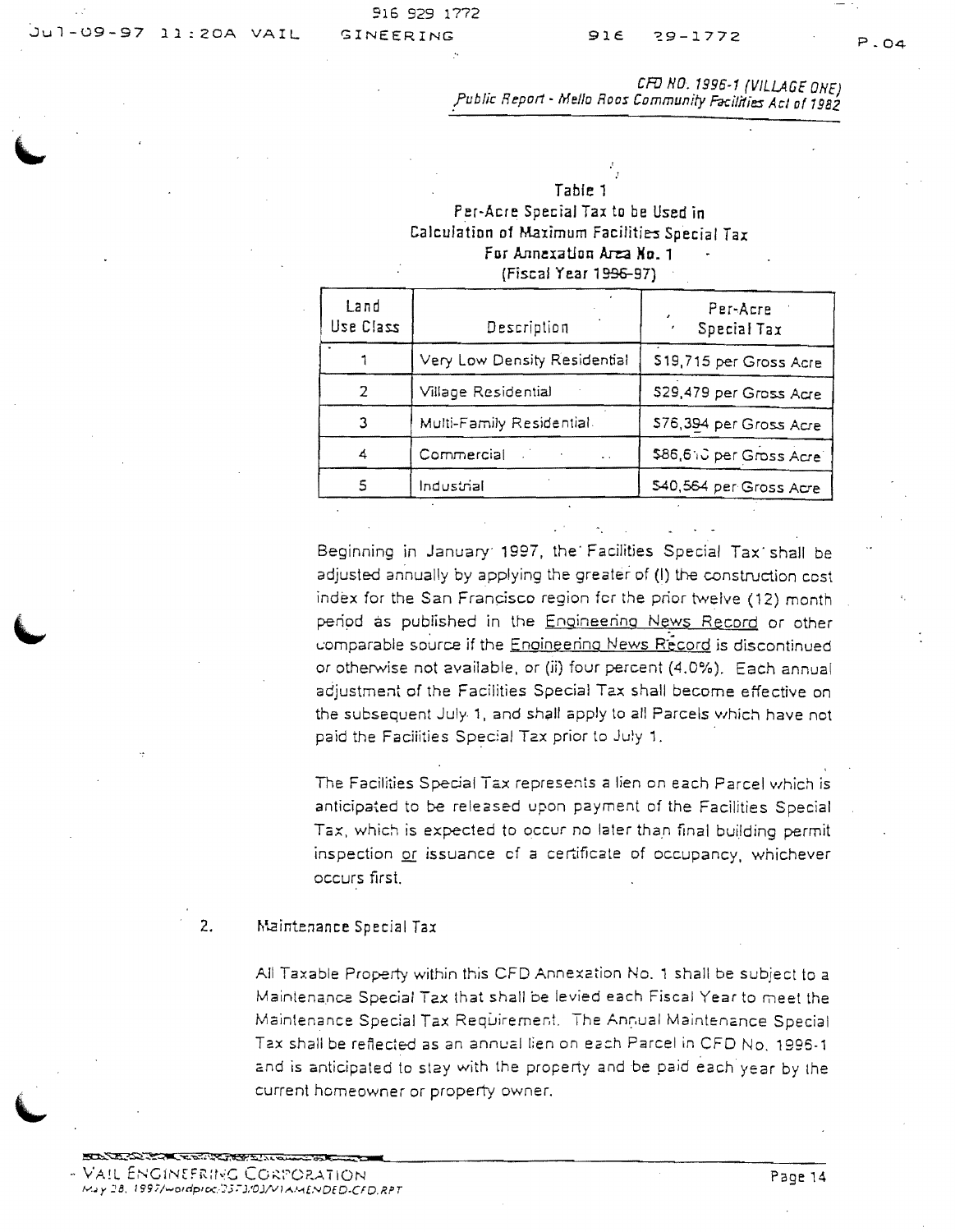#### a) Developed Prooerty

The following maximum rates apply to all Parcels of Developed Property within CFD No. 1996-1 for each Fiscal Year in which the . Maintenance Special Tax will be levied:

|                                        | Table 2 |                           |  |
|----------------------------------------|---------|---------------------------|--|
| Maximum Annual Maintenance Special Tax |         |                           |  |
|                                        |         | $(Fiscal Year 1996-97)$ . |  |

| Land<br>Use Class | Description                  | Maximum Annual<br>Maintenance Special<br>Tax |
|-------------------|------------------------------|----------------------------------------------|
|                   | Very Low Density Residential | \$112.43 per lot                             |
| 2                 | Village Residential          | \$112.43 per lot                             |
| 3                 | Multi-Family Residential     | \$72.99 per unit                             |
| 4                 | Commercial                   | \$394.30 per Gross Acre                      |
| 5                 | Industrial                   | \$394.30 per Gross Acre                      |

Beginning in January 1997, the maximum Annual Maintenance Special Tax shall be adjusted annually by applying the greater of (I) the construction cost index for the San Francisco region for the prior twelve (12) month period as published in the Enoineerino News Record or other comparable source if the Enoineerino News Record is discontinued or otherwise not available, or (ii) four percent (4.0%). Each annual adjustment of the maximum Annual Maintenance Special Tax shall become effective on the subsequent July 1.

#### b) Undeveloped Property

#### Undeveloped Residential Property:

The maximum Annual Maintenance Special Tax for each Parcel of Residential Undeveloped Property shall be determined as follows:

Step 1: . . . Determine whether the Parcel will be developed as Very Low Density Residential, Village Residential or Multi-Family Residential Property determined by reference to the Village Oné Specific Plan.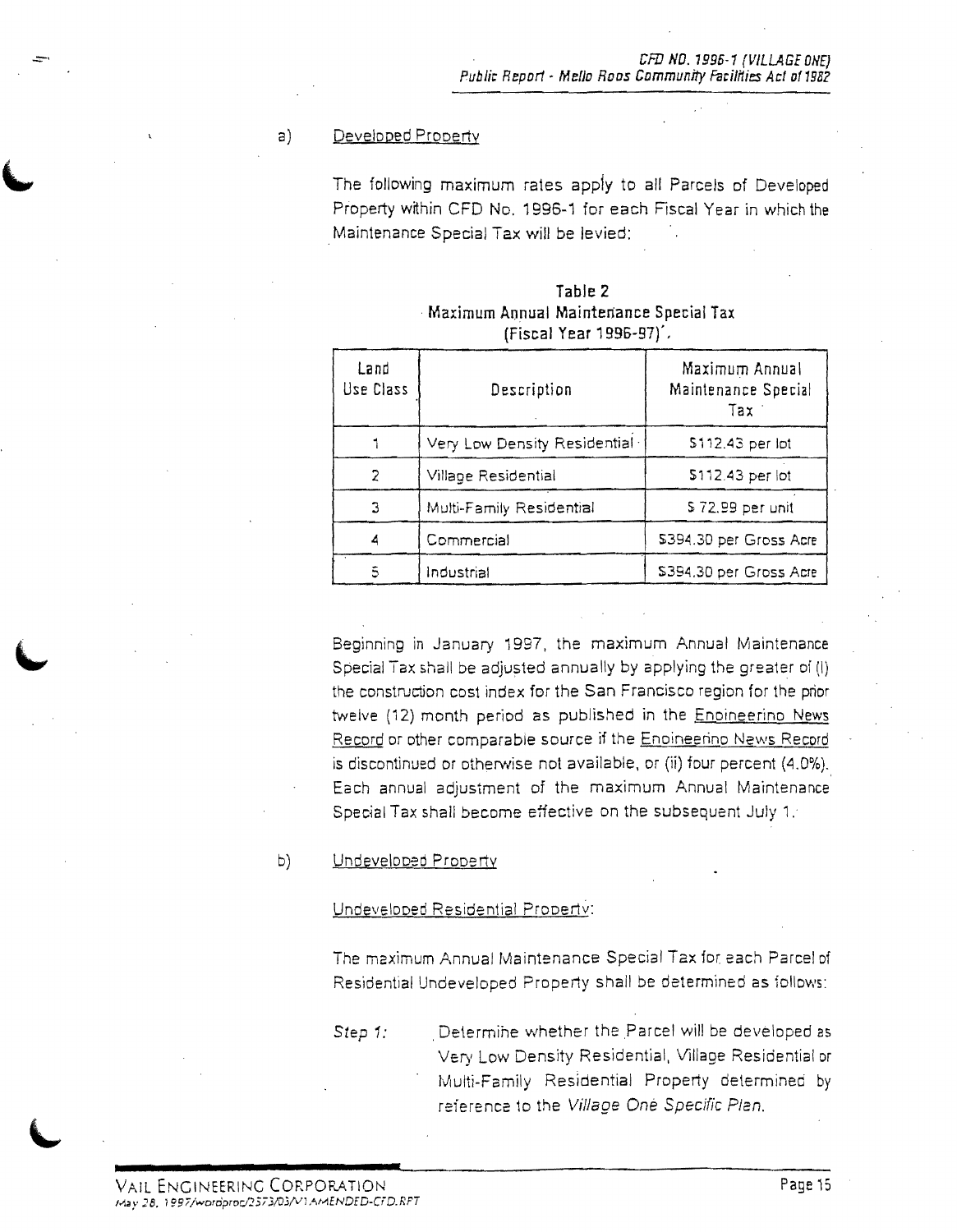*Step 2:*  Multiply the average density for the Parcel's Land Use Class as determined in Step 1 by the Gross Acreage of the Parcel to determine the average number of units that could be built on the Parcel. The average density for each Land Use Class shall be determined based on reference to the Village One Specific Plan.

*Step 3:*  Multiply the average number of units for the Parcel as determined in Step 2 by the maximum Annual Maintenance Special Tax for the appropriate Land Use Class, as determined by reference to Table 2.

*Step 4:*  Multiply the figure calculated in Step 3 by 0,50 to determine the total Maintenance Special Tax to be levied on the Parcel.

#### Undevelooed Commercial and Undeveloped Industria: Prooerty:

The maximum annual Maintenance Special Tax that can be levied on Undeveloped Commercial and Undeveloped Industrial Property is the same as those rates identified in Table 2 above for Developed Commercial or Industrial Property.

#### D. METHOD OF LEVY AND COLLECTION OF THE SPECIAL TAX

,. Facilities Special Tax

The Facilities Special Tax shall be collected prior to a fmai building permit inspection being completed or a certificate of occupancy being issued for new construction for any residential or non-residential structure within CFD No, 1996-1 and shall be immediately delinquent if not so paid,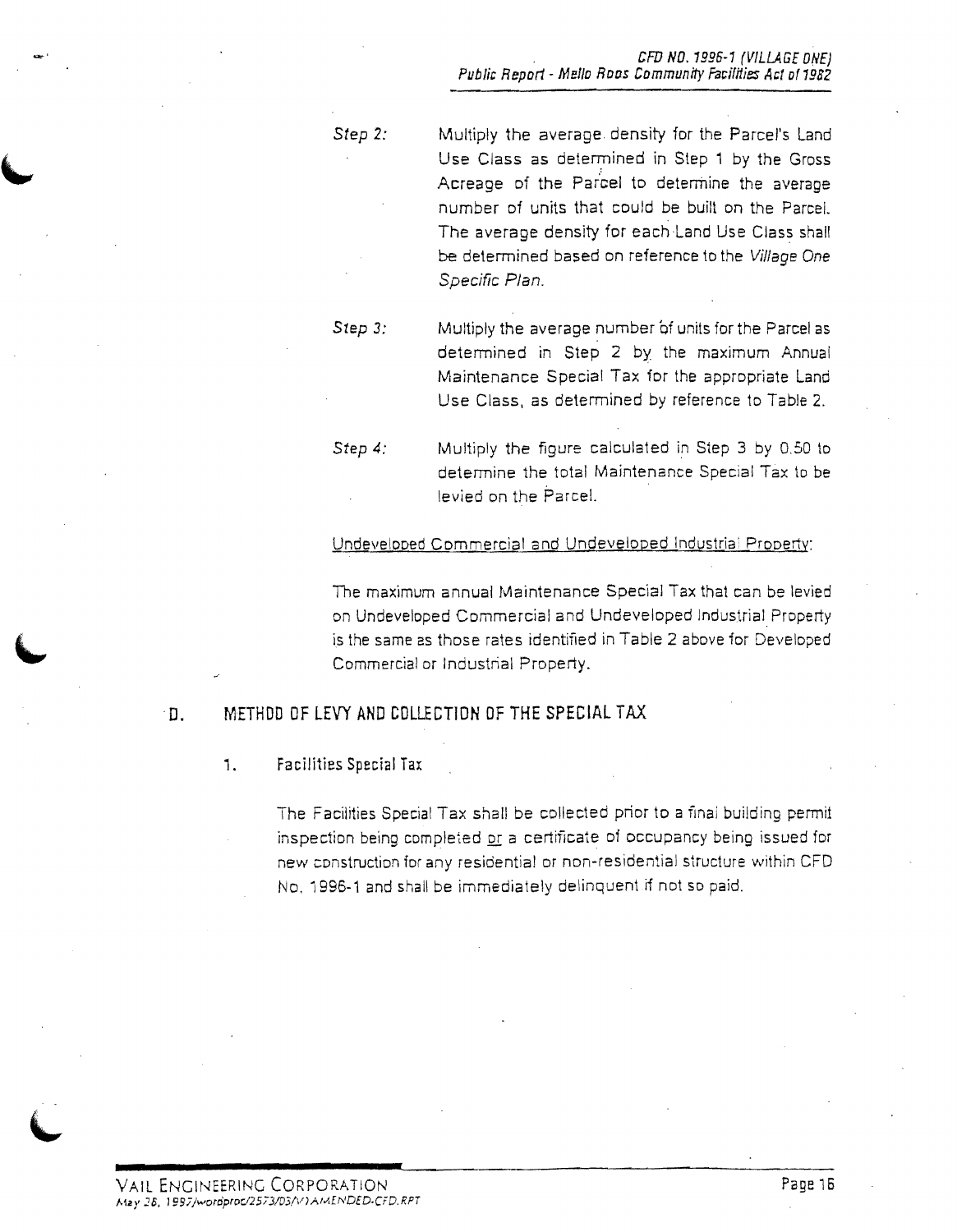#### 2. Maintenance Special Tax

.<br>Commencing with Fiscal Year 1997-98 and for each following Fiscal Year, the City or its designee shall determine the Maintenance Special Tax Requirement to be collected from Taxable Property in CFD No. 1996-1 in the Fiscal Year. The Maintenance Special Tax shall then be levied as follows:

*Step 1:*  Calculate the total Maintenance Special Tax revenues that could be collected from Developed and Undeveloped Property within the CFD based on application of the maximum Annual Maintenance Special Tax rates determined pursuant to Section C above.

*Step 2:*  Divide the Maintenance Special Tax Requirement by the maximum revenues that could be collected as determined in Step 1.

*Step 3:* If the ratio determined in Step 2 is greater than or equal to 1, levy the Maximum Maintenance Special Tax determined pursuant to Section C on all Developed and Undeveloped Property in the CFD. If the ratio determined in Step 2 is less than 1, continue to Step 4.

*Step 4:*  Levy the maximum Annual Maintenance Special Tax against all Parcels of Developed Property. Subtract the amount generated from Developed Property from the Maintenance .<br>Special Tax Requirement, and levy a Maintenance Special Tax on all Parcels of Undeveloped Residential, Undeveloped Commercial and Undeveloped Industrial Property in equal percentages up to 1DO% Df the maximum Annual Maintenance Special Tax for Undeveloped Property determined pursuant to Section C.2.b. above.

The Annual Mainlenance Special Tax for CFD No. 1996-1 shall be colleded in the same manner and at the same time as ordinary ad valorem property taxes, provided, however, that CFD No. 1996-1 may (under the authority of Government Code Section 53340), in any particular case, bill the taxes directly to the property oymer, off the County tax roll, and the Special Taxes will be equally subject to foreclosure if delinquent as annual Special Taxes.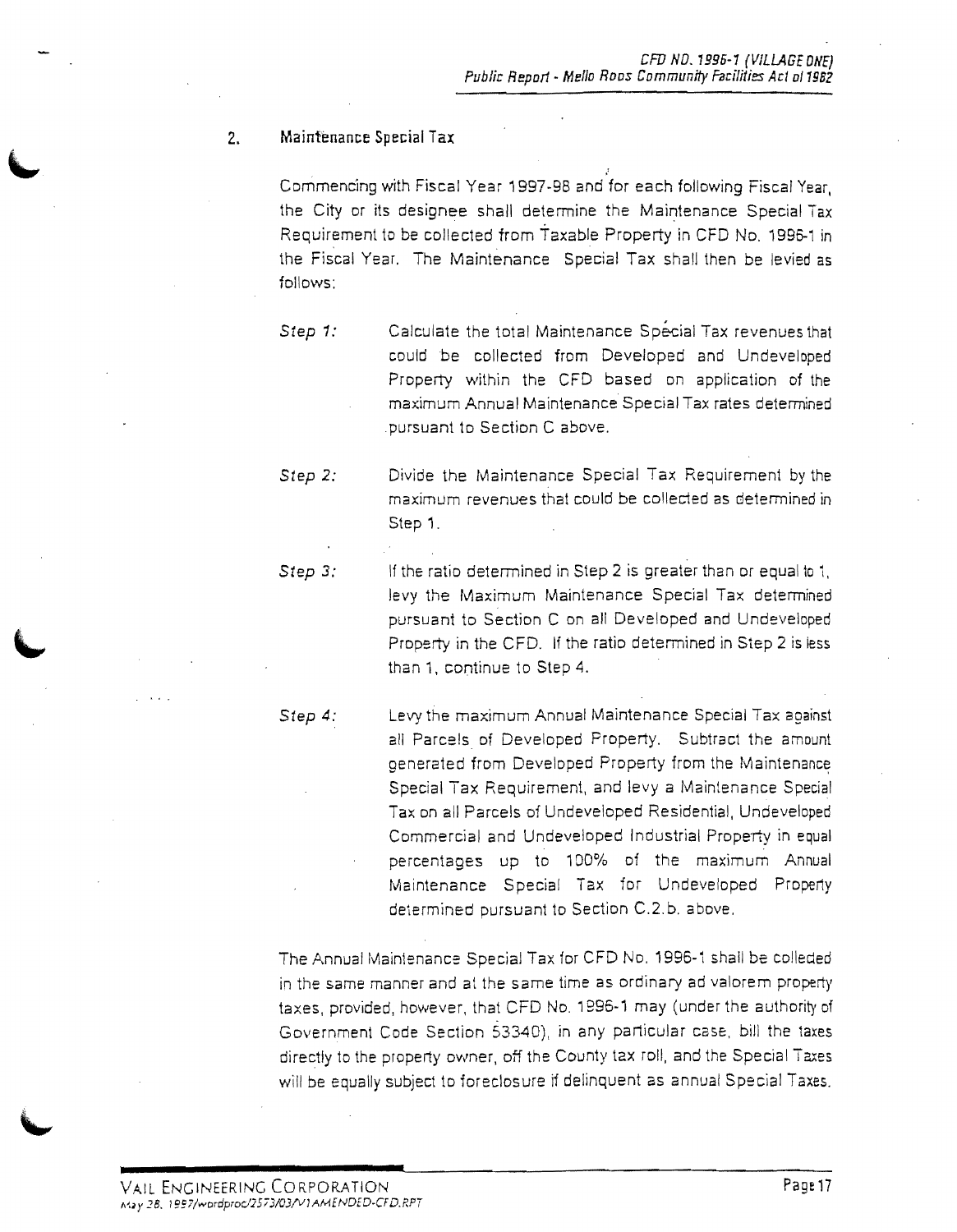### **E. LIMITATIONS**

·.

Notwithstanding any other provision of this Rate and Method of Apportionment of Special Tax, no Special Taxes shall be levied on structures built on land that has been conveyed to a Public Agency, except as otherwise 'provided in Sections 53317.3 and 53317.5 of the Mello-Roos Community Facilities Act of 1982.

#### **F.** ENFORCEMENT

All delinquent Facility Special Taxes, or delinquent Maintenance Special Taxes billed off the County tax roll, shall be subject to an immediate 10% penalty plus interest charges of 1 1/2% as of the first day of the month after the delinquency date and on the first day of each month thereafter. Any such delinquent Special Taxes shall, at the City's discretion, be placed on the next secured property tax roll. The amount placed on the roll shall include the 10% penalty and the interest charges through the following December 1. This shall not prevent the City from simultaneously pursuing the delinquency by an action on a contract or guarantee against a third party who promised to pay the taxes, or from assigning such right of action to the property owner or other appropriate party.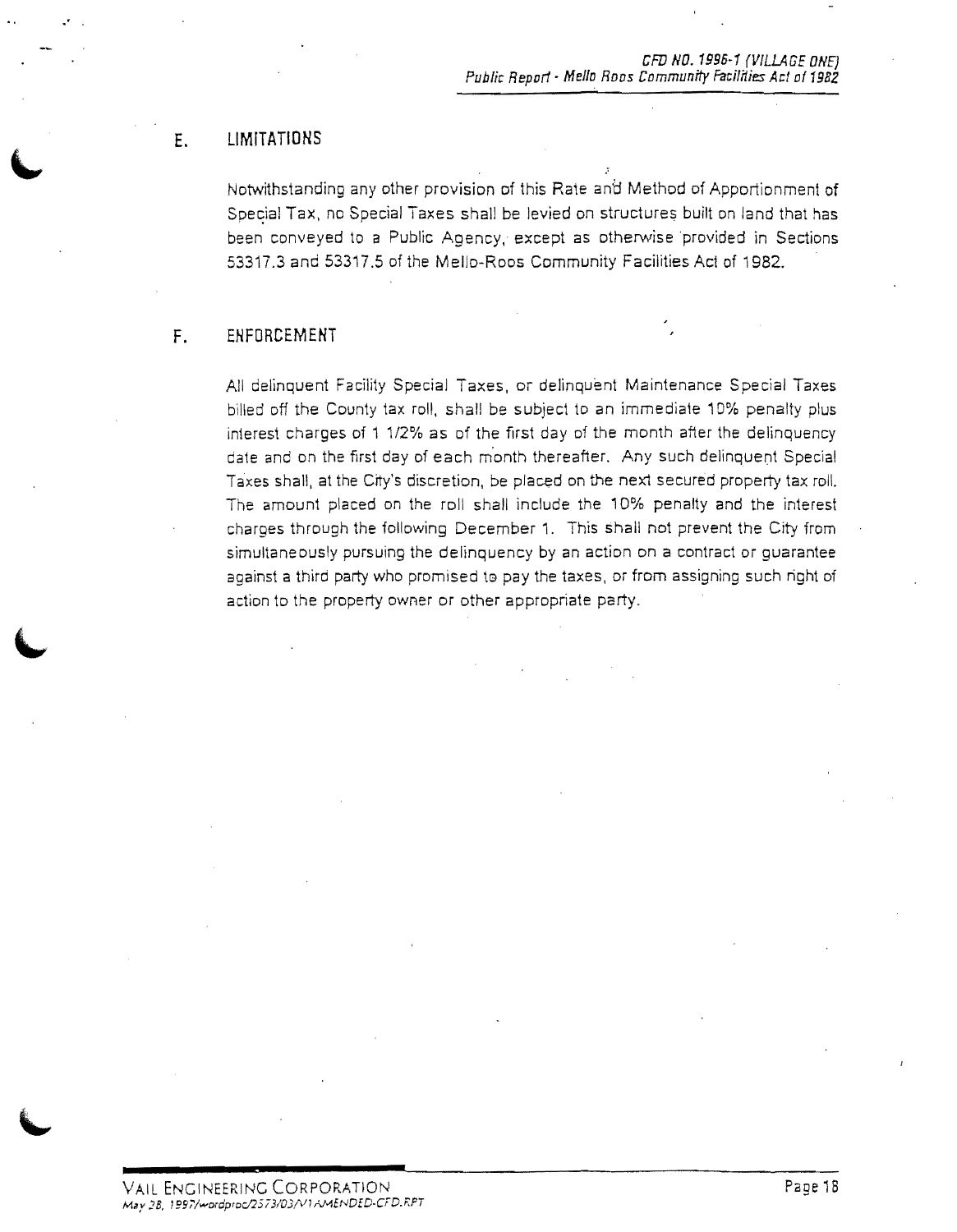$\mathbb{F}_q$ 

**V. GENERAL TERMS AND CONDITIONS** 

#### **A.** SUBSTITUTION FACILITIES

The description of the general capital facilities, as set forth he'rein and as shown in the Facilities Master Plan, are conceptual in their nature. The final nature and location of improvements and facilities will be determined upon the preparation of final plans and specifications. The final plans may show substitutes, in lieu or modifications to the proposed work in order to accomplish the work of improvement, and any such substitution shall not be a change or modification in the proceedings as long as the facilities provide a service substantially similar to that as set forth in this report.

#### B. APPEALS AND INTERPRETATION PROCEDURE

Any landowner or resident who feels that the amount of formula of the special tax is in error may file a notice with the legislative body appealing the levy of the special tax. An appeals panel of three members, as appointed by the legislative body, will then meet and promptly review the appeal, and if necessary, meet with the applicant. If the findings of the Appeals Board verify that the tax should be modified or changed, a recommendaflon at that time will be made to the legislative body, as appropriate, the special tax levy shall be corrected, and if applicable, in any ease, a refund shall be granted.

Interpretations may be made by the legislative body by Resolution for purposes of clarifying any vagueness or ambiguity as it relates to any category, zone, rate or definition applicable to these proceedings.

#### C. ADMINISTRATION OF FUNDS

#### 1, Facilities Fund

All funds received from the payment of the one-time facilities special tax shall be maintained in a single facilities fund account. This account shall apportion the funds into the facilities categories as shown on page 43 of the "City of Modesto Village One Finance Plan" as adopted by the City Council· in Resolution No. 96-463 dated August 13, 1996, or as said ordinance may be amended. The City has full discretion in the use of the funds for all authorized facilities within this pooled account. Accounting of the fund shall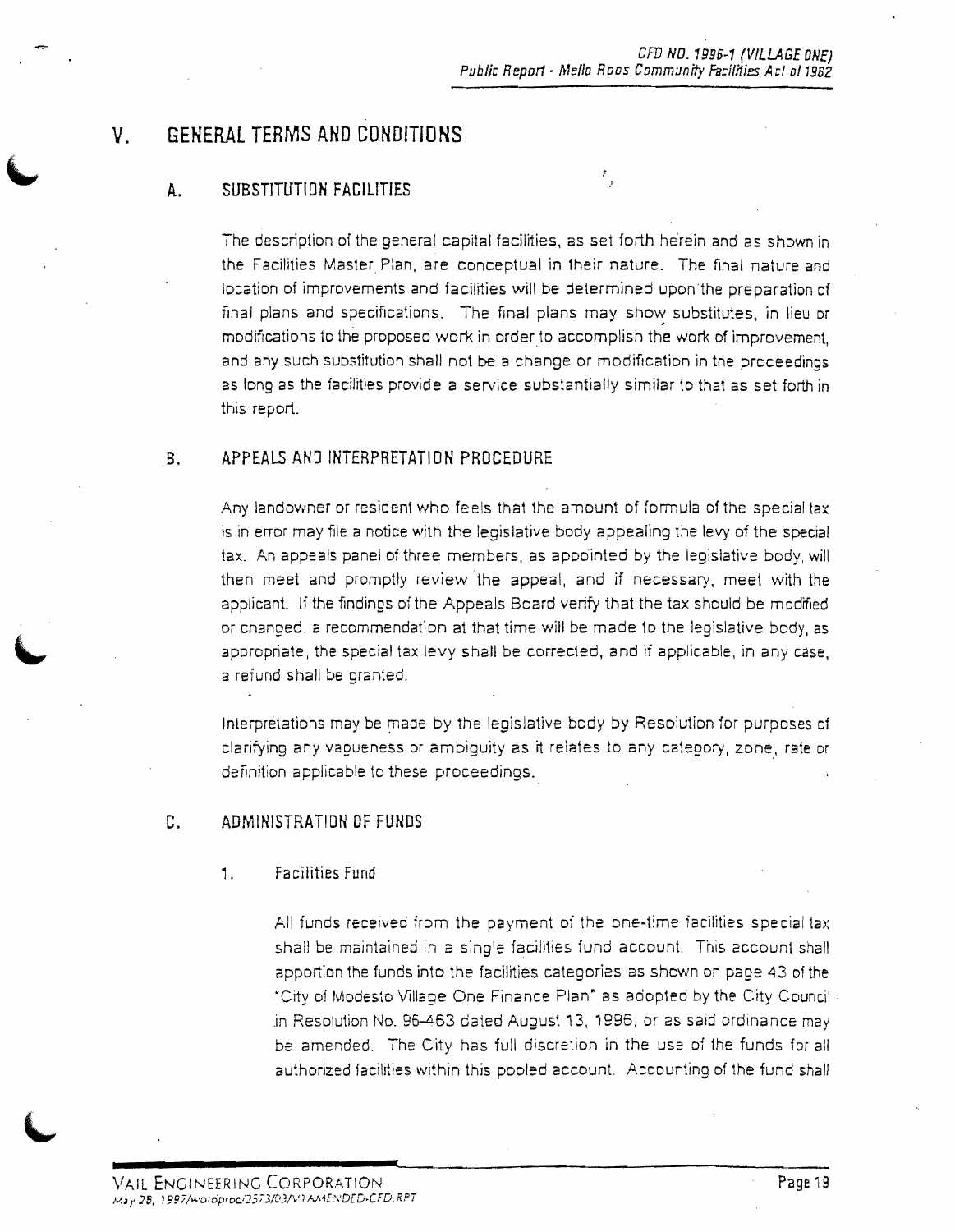track the use of funds to insure the ultimate distribution of funds at buildout are as proportioned in said Ordinance 96-463.

..

#### 2. **Maintenance Fund**

All annual maintenance special taxes shall be maintained in a single account. Funds shall be utilized at the discretion of the City to fund authorized maintenance and administration services.